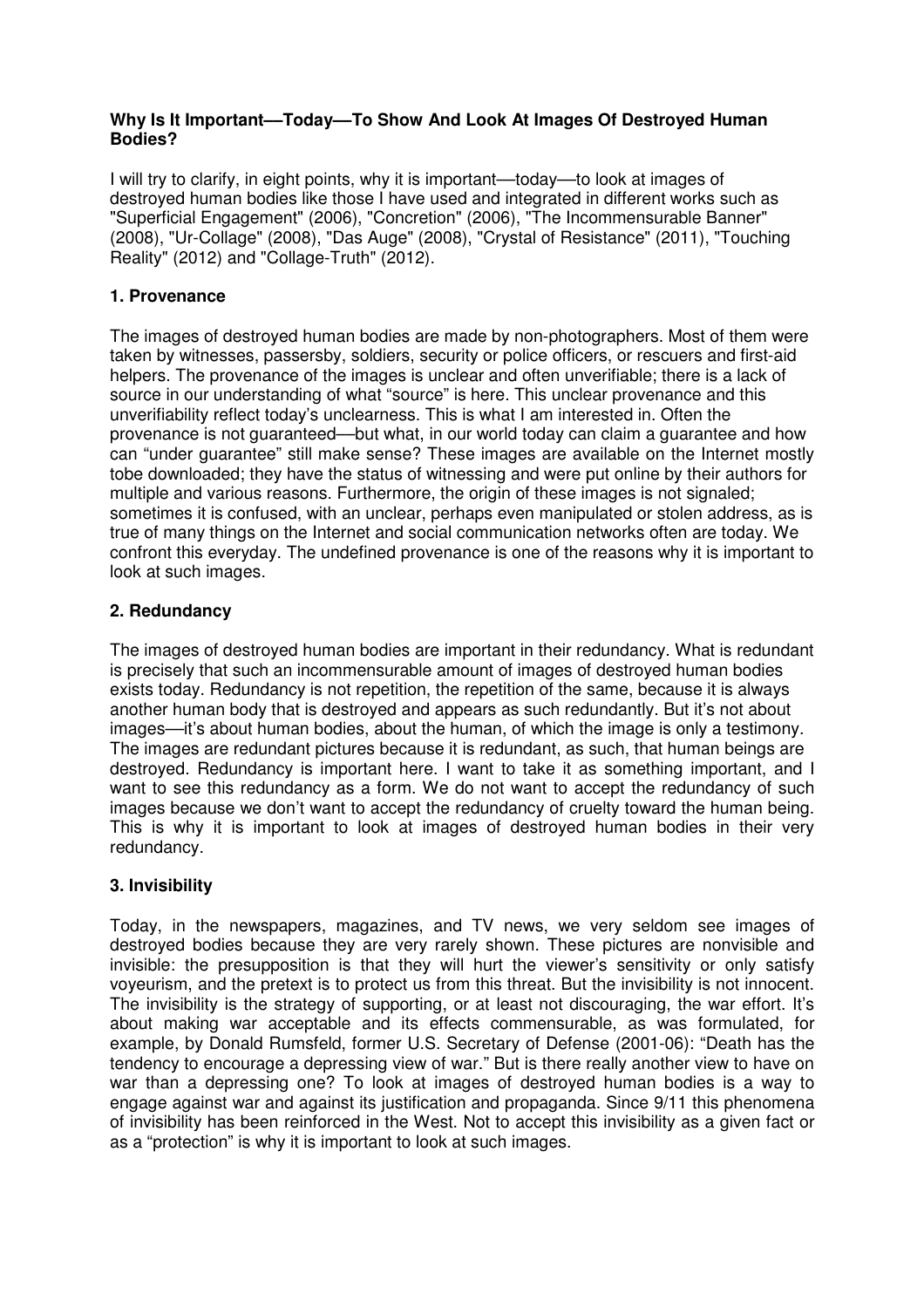### **4. Iconism-Tendency**

The tendency to "iconism" still exists, even today. "Iconism" is the habit of "selecting", "choosing", or "finding" the image that "stands out," the image that is "the important one," the image that "says more," the image that "counts more" than the others. In other words, the tendency to "iconism" is the tendency to "highlight"; it's the old, classical procedure of favoring and imposing, in an authoritarian way, a hierarchy. This is not a declaration of importance toward something or somebody, but a declaration of importance toward others. The goal is to establish a common importance, a common weight, a common measure. But "Iconism-Tendency" and "highlighting" also have the effect of avoiding the existence of differences, of the non-iconic and of the non-highlighted. In the field of war and conflict images, this leads to choosing the "acceptable" for others. It's the "acceptable" image that stands for another image, for all other images, for something else, and perhaps even for a nonimage. This image or icon has to be, of course, the correct, the good, the right, the allowed, the chosen––the consensual image. This is the manipulation. One example is the image, much discussed (even by art historians), of the "Situation-Room" in Washington during the killing of Bin Laden by the "Navy Seals" in 2011. I refuse to accept this image as an icon; I refuse its "iconism", and I refuse the fact that this image—and all other "icons" stand for something other than itself. To fight "Iconism-tendency" is the reason why looking at images of destroyed bodies is important.



Picture:

The "Situation-Room" in Washington during the killing of Bin Laden by the "Navy Seals" in 2011.

### **5. Reduction to Facts**

In today's world of facts, of information, of opinion, and of comments, a lot is reduced to being factual. Fact is the new "golden calf" of journalism, and the journalist wants to give it the assurance and guarantee of veracity. But I am not interested in the verification of a fact. I am interested in Truth, Truth as such, which is not a verified fact or the "right information" of a journalistic story. The truth I am interested in resists facts, opinions, comments, and journalism. Truth is irreducible; therefore the images of destroyed human bodies are irreducible and resist factuality. I don't deny facts and actuality, but I want to oppose the texture of facts today. The habit of reducing things to facts is a comfortable way to avoid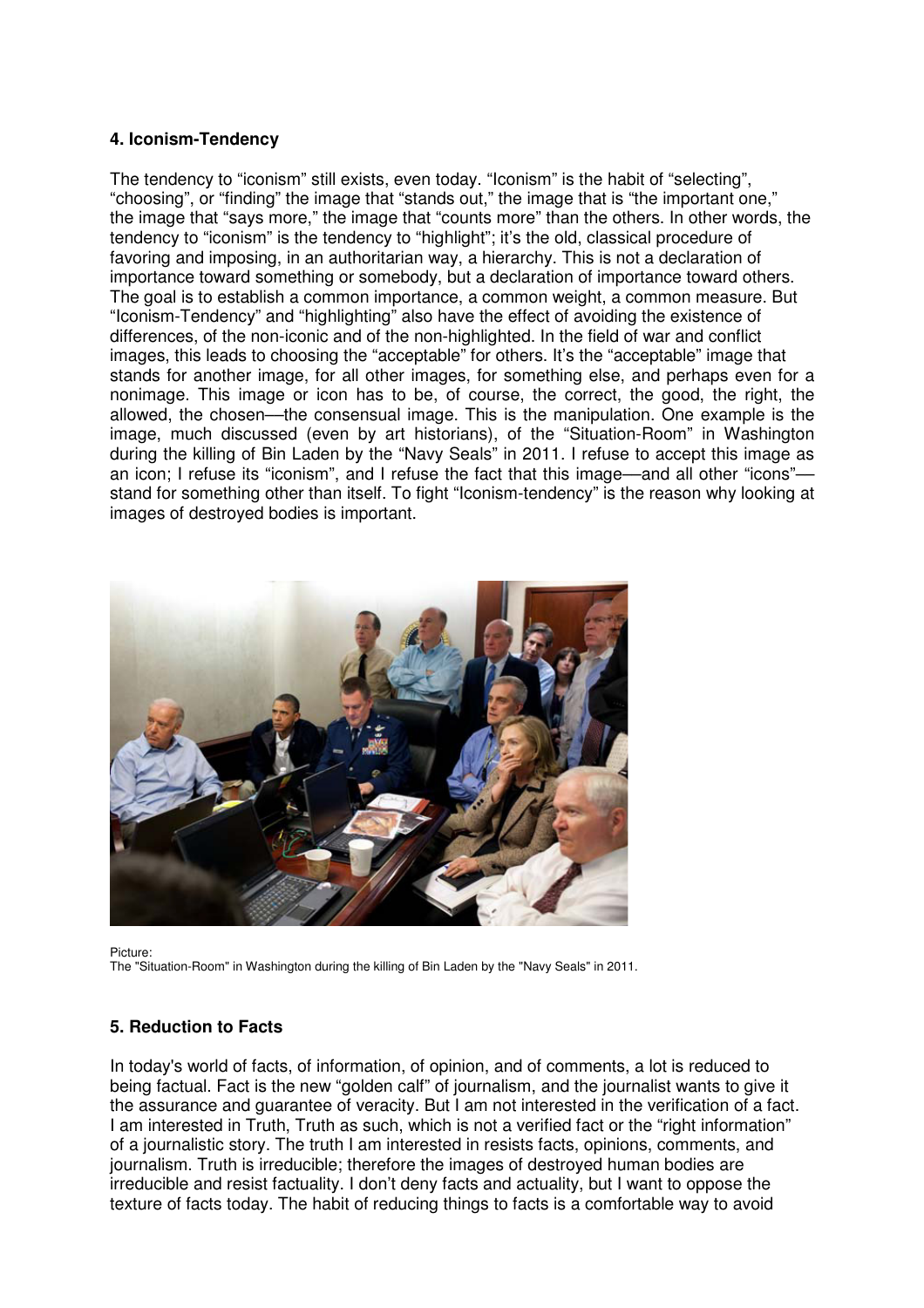touching Truth, and to resist this is a way to touch Truth. Such an acceptance wants to impose on us factual information as the measure, instead of looking and seeing with our own eyes. I want to see with my own eyes. Resistance to today's world of facts is what makes it important to look at such images.



Picture: Caravaggio, Michelangelo Merisi da *"*The Incredulity of Saint Thomas*"* (1601-1602) Bildergalerie Sanssouci, Potsdam

### **6. Victim-Syndrome**

To look at images of destroyed human bodies is important because it can contribute to an understanding that the incommensurable act is not the looking; what is incommensurable is that destruction has happened in the first place––that a human, a human body, was destroyed, indeed, that an incommensurable amount of human beings were destroyed. It is important–– before and beyond anything else––to understand this. It's only by being capable of touching this incommensurable act that I can resist the suggestive question: Is this a victim or not? And whose victim? Or is this perhaps a killer, a torturer? Is it perhaps not about the victim? Perhaps this destroyed human body shouldn't be considered and counted as a victim? To classify destroyed human bodies as victim or not-victim is an attempt to make them commensurable instead of thinking that all these bodies are the incommensurable. The Victim-Syndrome is the syndrome that wants me to give a response, an explanation, a reason to the incommensurable and finally to declare who is "the innocent." The only surviving terrorist in the Mumbai killings in 2008 declared to the court where he was sentenced to death: "I don't think I am innocent." I think the incommensurable in this world has no reason, no explanation, and no response—before and beyond. In this incommensurable world, I have to refuse the commensurability of accepting classification as victim or not-victim. I do not want to be neutralized by what wants to make the world commensurable. To look at images of destroyed human bodies is important because I don't want to be resigned in facing the Victim Syndrome.